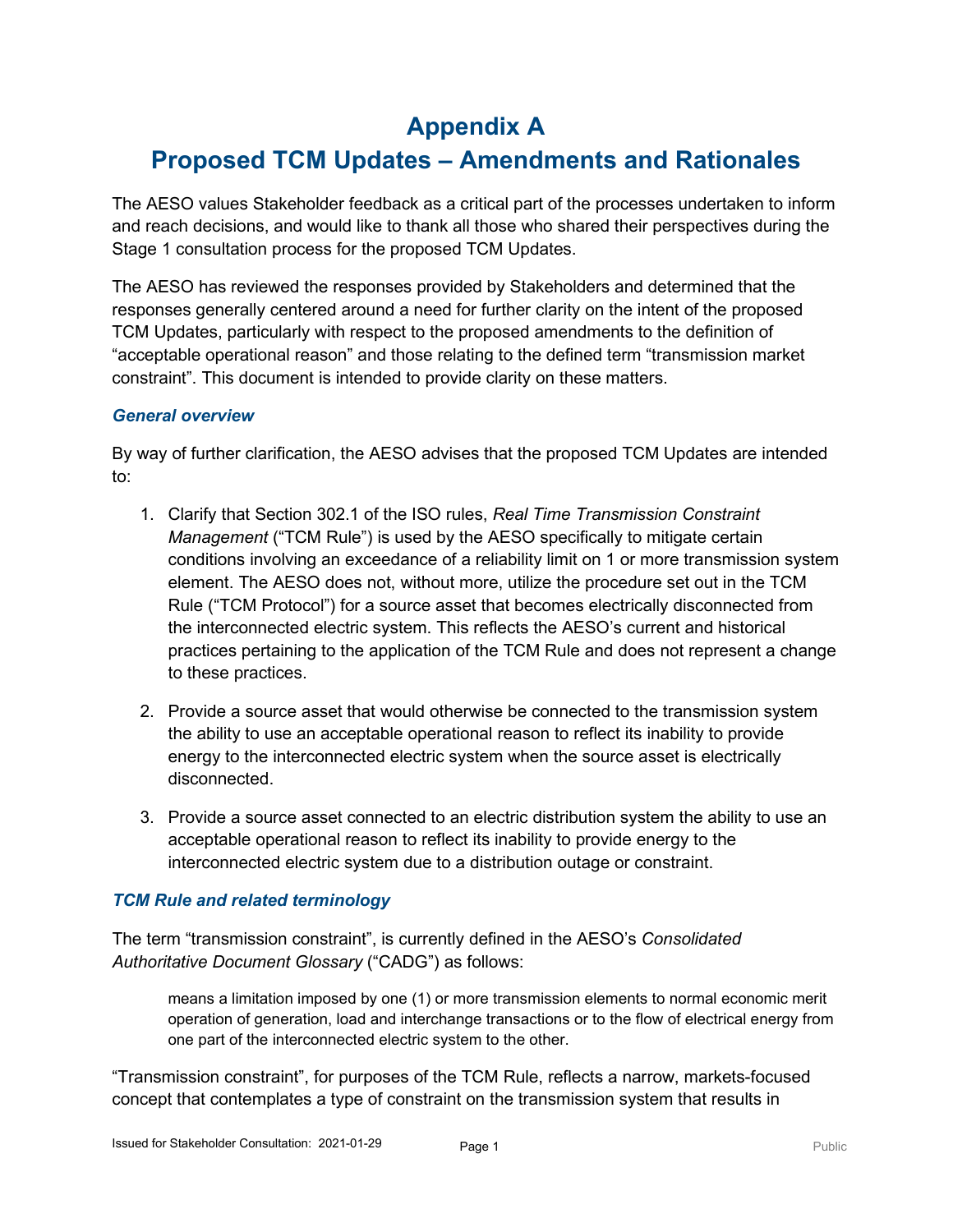"congestion", and which requires a limitation to the normal economic merit supply of energy to the interconnected electric system to resolve the underlying constraint.

However, the AESO recognizes that the term "transmission constraint", in the general sense, may have a broader meaning than is ascribed to it in the CADG for purposes of the TCM Rule. In this broader sense, "transmission constraint" may refer to a situation on the transmission system involving the violation of a transmission reliability requirement—such as the requirements found in the reliability standards, transmission reliability criteria, or system operating limits—but which may not necessarily result in congestion. Effectively, this transmission constraint (in the broader sense) requires a limit to the flow of power to protect equipment and system reliability, which mitigation may or may not require a limitation to the normal economic merit supply of energy to the interconnected electric system through the use of the TCM Protocol.

Under the current TCM Rule, the AESO uses the TCM Protocol to mitigate a transmission constraint in the narrow sense of the term (as contemplated in the current CADG definition). The TCM Protocol does not apply to a transmission outage that results in the electrical disconnection of a source asset that would otherwise be connected to the transmission system, given that the electrical disconnection does not in and of itself represent an exceedance of a transmission system element's reliability limit. The AESO notes, however, that the electrical disconnection may subsequently have the *consequential impact* of violating a transmission reliability requirement that requires mitigation by the AESO, depending on the prevailing system conditions. In such cases, and depending on the circumstances, it is possible that the AESO may then apply the TCM Protocol.

As part of the proposed TCM Updates, the AESO proposes a new definition, "transmission market constraint", to help clarify that the TCM Protocol is applied specifically to scenarios that require a limitation to the normal economic merit supply of energy to the interconnected electric system to resolve a "transmission constraint" in the broader sense (*i.e.*, violation of a transmission reliability requirement).

### *Proposed amendments to "acceptable operational reason"*

The AESO has identified a lack of clarity regarding the AESO's expectations when a source asset's available capability is impacted by a) a distribution outage or constraint, or b) a transmission outage that results in an electrical disconnection from the interconnected electric system. Currently, an acceptable operational reason is unavailable to a market participant if a source asset is electrically disconnected from the transmission or distribution system, or if a distribution-connected generator is otherwise unable to provide electric energy to the interconnected electric system due to a constraint on the distribution system, with no ability for the market participant to accurately reflect its available capability to the AESO and the market.

The AESO's proposed additions to the definition of "acceptable operational reason" and the proposed new defined term "transmission market constraint" provide enhanced clarity about the AESO's expectations for: managing transmission market constraints; distribution outages and constraints impacting a distribution-connected source asset's ability to deliver energy to the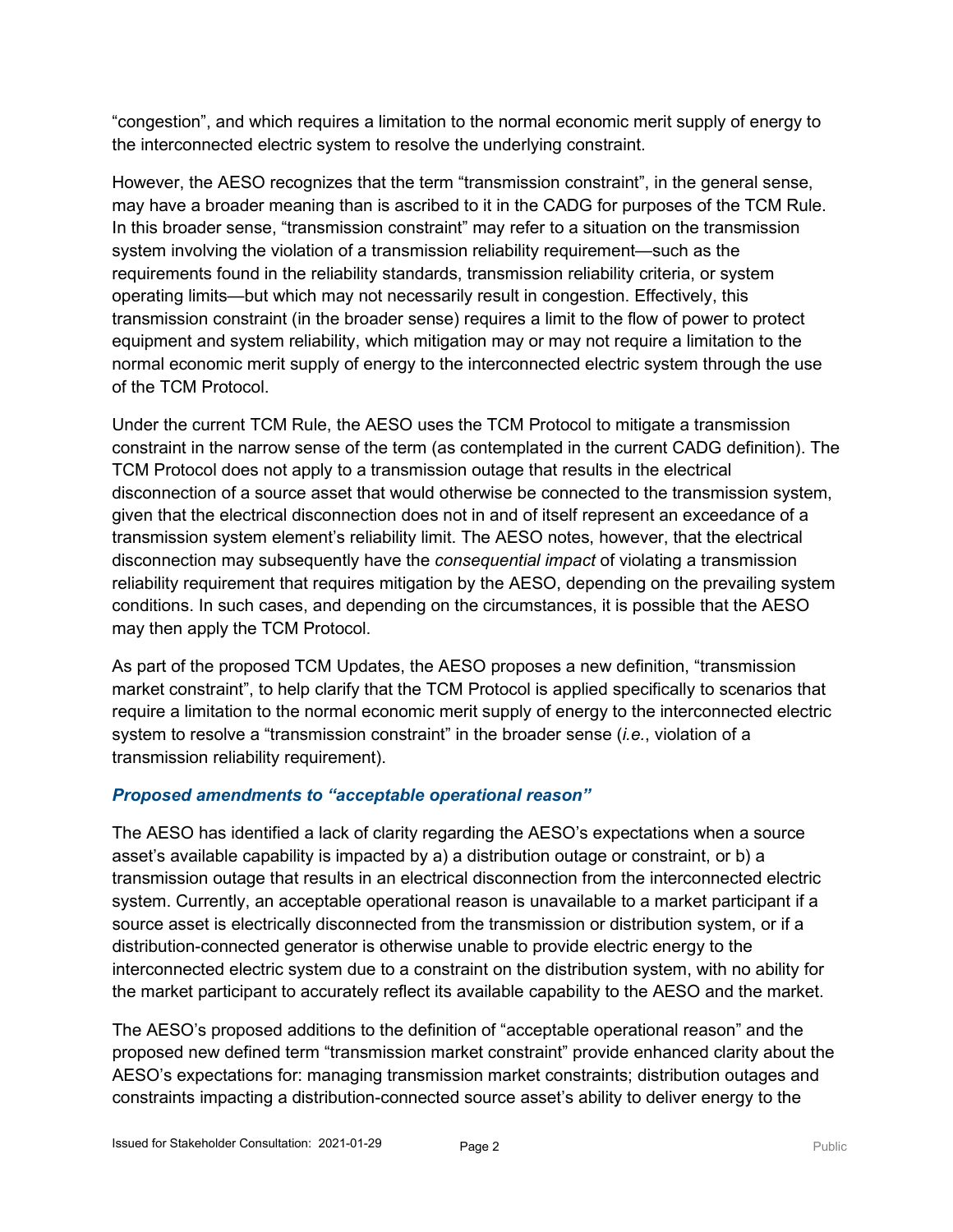interconnected electric system; and transmission outages where a transmission-connected generator becomes electrically disconnected from the transmission system.

These proposed amendments promote transparency of information to the market regarding a generating unit's available capability, which aligns with the principles of the fair, efficient, and openly competitive operation of the market. The proposed amendments also provide the AESO with visibility of a source asset's available capability, which is necessary to ensure the continued reliable operation of the interconnected electric system.

The AESO does not have visibility of outages or constraints on the distribution system. The proposed amended definition of "acceptable operational reason" is intended to allow the market participant to restate a source asset's available capability when the source asset is unable to deliver energy to the interconnected electric system due to a distribution outage or constraint. To more accurately reflect this intention, the AESO has identified that additional amendments to the proposed amended definition of "acceptable operational reason" may be required, namely the inclusion of "distribution outages" in addition to "distribution constraints". As a result, the AESO is proposing to update the proposed amended definition of "acceptable operational reason" to specify both "distribution outages and constraints", instead of only "distribution constraints".

Accordingly, the proposed TCM Updates now expand the definition of "acceptable operational reason" to include the following:

(vii) re-positioning a source asset within the energy market in response to:

a) a distribution outage or constraint that causes a limitation to the normal economic merit operation of the source asset, or to the flow of electrical energy from the source asset from one part of the electric distribution system or an electric system within the service area of the City of Medicine Hat to any other part of either of those systems; or

b) a transmission outage that results in the source asset being electrically disconnected from the transmission system or an electric system within the service area of the City of Medicine Hat.

### *Additional Stakeholder feedback*

In addition to requesting clarity about the AESO's intentions regarding the proposed changes pertaining to the TCM Rule, Stakeholders raised concerns as those proposed changes relate to the other ISO rules included in the proposed TCM Updates. These are summarized and addressed below:

Stakeholders requested clarity on the communication protocols between the legal owners of transmission facilities, legal owners of distribution facilities, and market participants. In the AESO's view, in the event of an electrical disconnection, a market participant is expected, through normal course of business, to reflect in the Energy Trading System any information it may receive from the legal owner of the relevant facility regarding any disconnection or reconnection to the interconnected electric system.